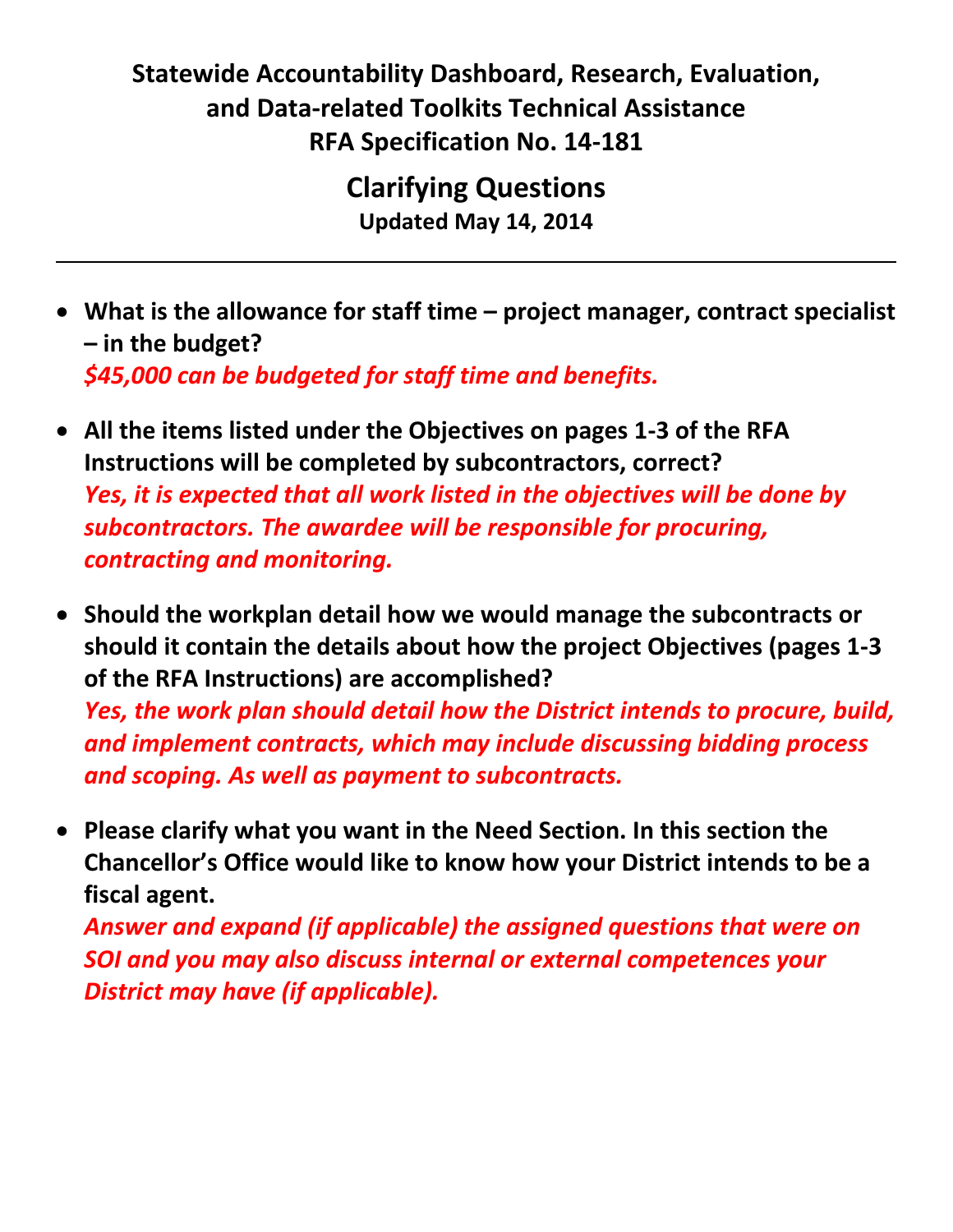- **How many "data" contractors are there currently that would be expected to subcontract under this project? How much are each being paid? What is the current timeframe for each of the current subcontracts?** *There are currently two technical assistant providers and one data contractor. The current yearly grant amount for all three contractors is \$625,000, which may be adjusted in this grant. The current grants expire on September 30, 2014.*
- **Can we have a list of the current/relevant contractors with their contact information? We would like to contact them for additional information regarding the scope of the project and the current status on their projects.**

*The current technical assistant providers are Kathy Booth and Renah Wolzinger whose contact information is on the Doing What MATTERS website [\(http://doingwhatmatters.cccco.edu/Contact.aspx\)](http://doingwhatmatters.cccco.edu/Contact.aspx). The data contractor is Cal-Pass Plus [\(ken@calpass.org](mailto:ken@calpass.org)). The Chancellor's Office as well as the field is very satisfied of the work of these contractors.*

- **Do we need to name the subcontractors in the proposal?** *It is not required to list subcontractors. However, if you do have contractors that you have identified, please feel free to list them.*
- **What kind of relationship would the fiscal agent have with the current Cal PASS Plus managers (San Joaquin Delta and ERP)?** *The fiscal agent will be responsible for contracting technical assistance providers and potential other services that integrate with CalPass Plus for LaunchBoard activities.*
- **How are the existing subcontractors currently being evaluated? Does the Chancellor's Office expect their evaluation to be more in depth than what is being done currently?**

*The current contractor's are being evaluated based on quarterly reports of activities. All technical assistant providers are subject to 360 feedback,*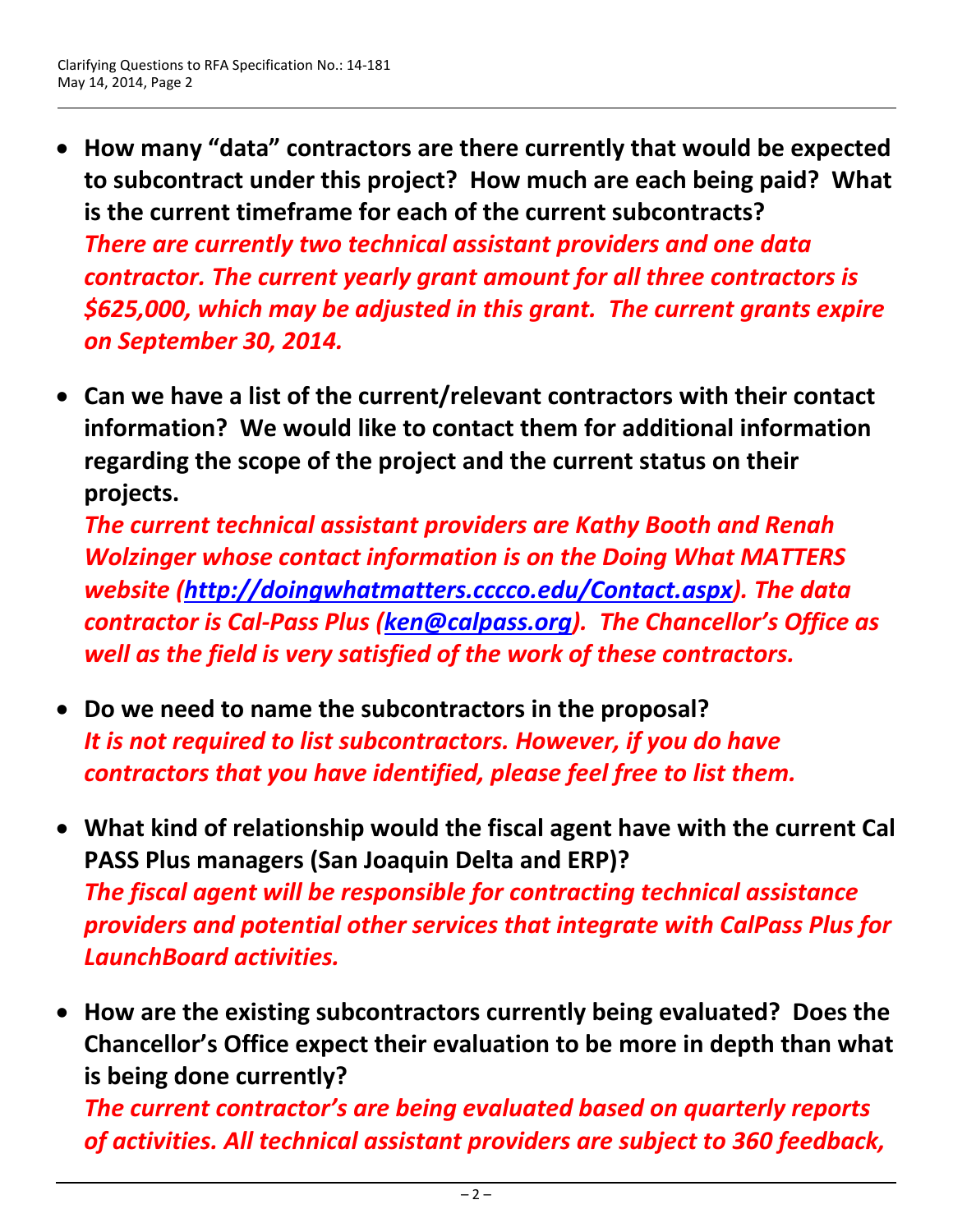*as well as common metrics. Please remember that the fiscal agent is not responsible for common metrics. The fiscal agent will be responsible for processing and monitoring contracts and payments.*

 **Will the project ever require seeking additional bids for new contracts? Would the fiscal agent be responsible for releasing a call for bids?**

*Yes, we intend that there will additional bids for new contracts and the District will be responsible for releasing the call for bids. The Chancellor's Office will provide direction on new initiatives for this project.*

- **How many times a year per consortium and CCCCO does the fiscal agent need to travel to meetings (see number 6 on page 12 of RFA)? Is this the responsibility of the fiscal agent or a subcontractor?** *No travel is necessary for the fiscal agent. Travel will be for contractors.*
- **Please confirm that you said during the bidder's conference that the \$35,000 dedicated for staff includes all the staff at the fiscal agent's organization including the Project Director. What experience level do you expect the Project Director to have and does this include benefits?** *The allotted amount for staff is up to \$45,000 which includes benefits. The expected role of the "Project Director" is that they will be the single point of contact, ensuring that contracts and payments executed. It is the expectation that the Project Director and the Chancellor's Office will maintain a good working relationship. Additionally, there will be a maximum 24 hour response time to inquiries. It is expected that the fiscal agent will process fiscal payments, collect quarterly reports and workplans from contractors, and monitor contractors. PLEASE NOTE: The requirement for 80% time for the "Project Director" has been eliminated from the RFA.*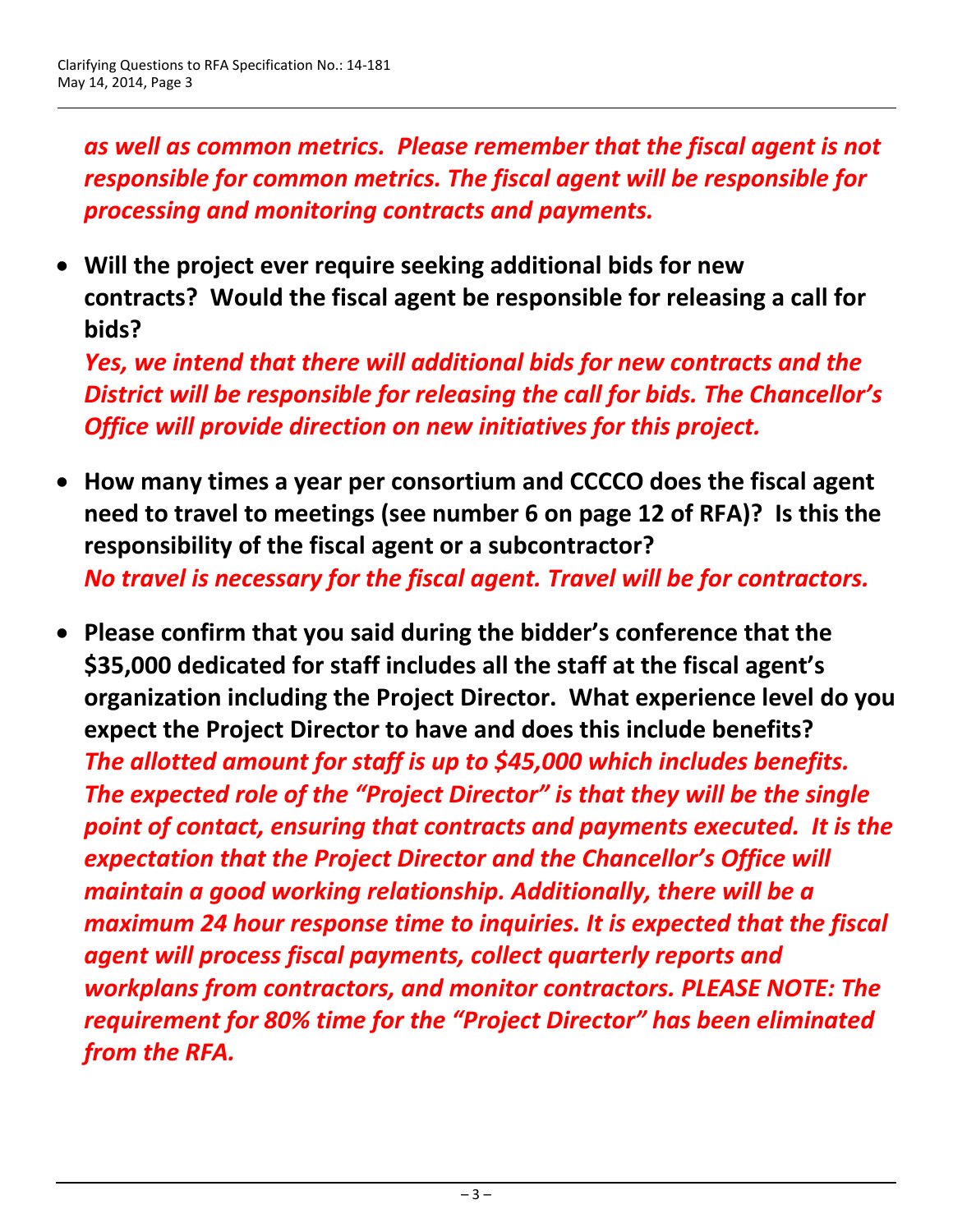**As we do not want to make any assumptions, please explain what all should be expected to come out of the \$700,000 (i.e., subcontracts, etc.)? How much of the \$700,000 is already committed? The current estimate budget is:**

*Subcontractors: \$625,000 Salaries and Benefits: up to \$45,000 Indirect Costs: \$28,000 (\$700,000 \* 4%) Excess: \$2,000*

- **What is the reasoning behind the request for a letter of support from each of the consortium member colleges?** *Disregard – eliminated from the RFA*
- **If this is a technical assistance grant, why is a 10% match required.** *Match is required by the statute of SB1402 regardless of the type of grant.*
- **Will this be an upfront award to the grantee?** *It is common policy that grants receive a 40% upfront award. The Chancellor's Office is researching the ability to possibly increase the upfront award for this grant.*
- **Since we are primarily subcontracting most of the work and the District is basically acting as the fiscal agent, do we need to submit a detailed workplan with its individual budgets for the subcontractors? I know there are elements of this project that have not yet been identified and thus the workplan's specificity is a bit dependent on what rolls out from the Chancellor's Office about the LaunchBoard?**

*You do not need to provide a detailed work plan for all elements of this project since some objectives have been identified but not yet funded. The Chancellor's Office does not expect the Districts to provide detail on something that has yet to be assigned. Thus, in the work plan for all non-*